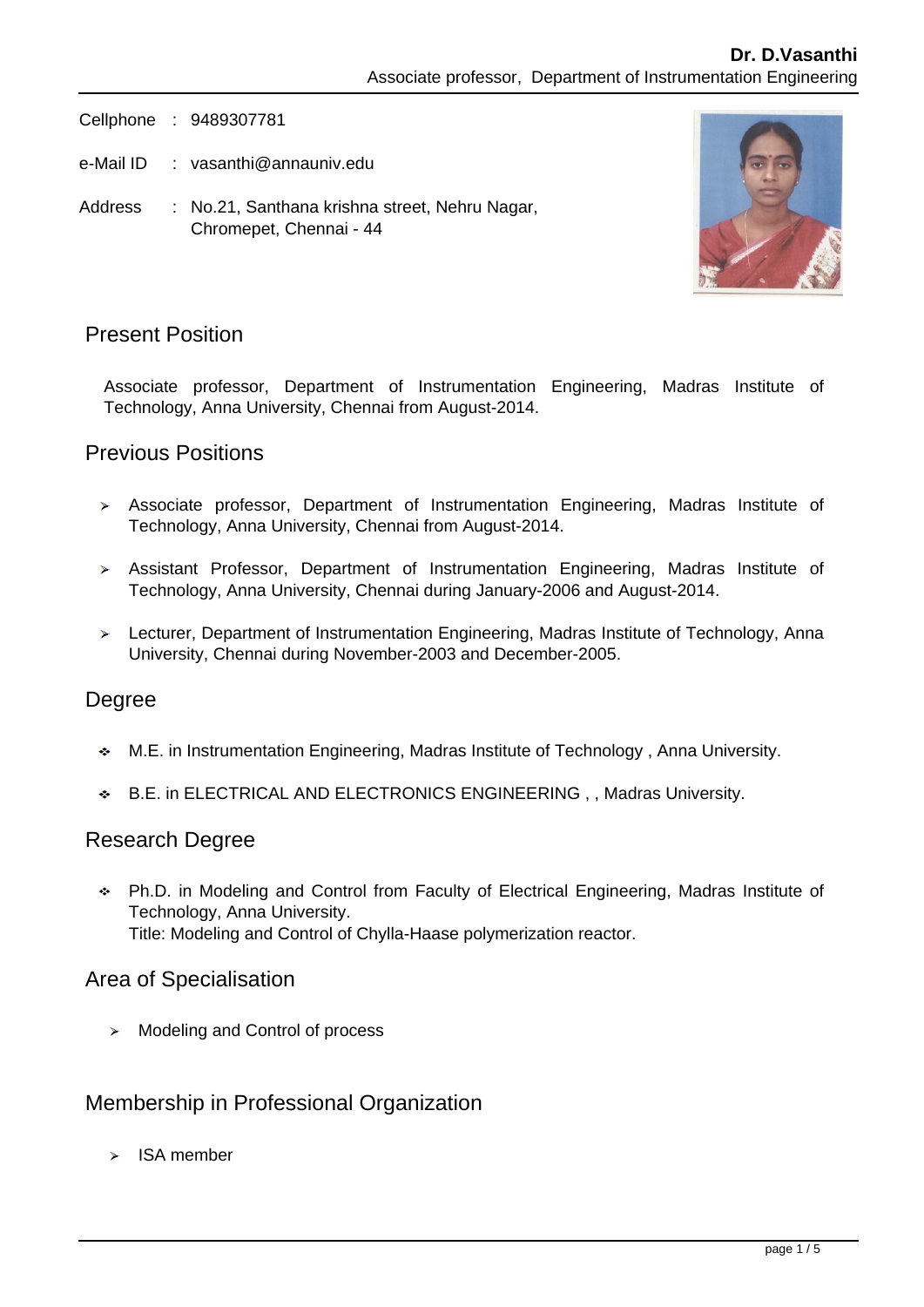# Research Guidance

Number of Ph.D Scholars Guiding : 3 Number of M.E./ M.Tech. Projects : 20 Guided Number of M.E./ M.Tech. Projects : 1 **Guiding** 

Papers Published in Journals

Research Papers Published in International Journals : 5 Research Papers Published in National Journals : 0

- 1. D.Manamalli, D.Vasanthi, Dr.P.Kanagasabapathy, " Intelligent optimal control of fluidized catalytic cracking unit using artificial neural network", Association for the advancemetn of modeling & simulation techniques in enterprises, (2005).
- 2. D.Vasanthi, B.Pranavamoorthy,N.Pappa, "Design of a self tuning regulator for temperature control of a polymerization reactor", ISA Transactions, published by Elsevier. Vol. 51, Issue 1, pp. 1 - 20 (2012).
- 3. D.Vasanthi, N.Pappa, " Neural network based multi stage modeling of Chylla Haase polymerization reactor", Chemical Product and Process Modeling, published by Berkeley Electronic Press. Vol. 17, Issue 1, (2012).
- 4. Arun Joseph, Vasanthi Damodaran, "Dynamic simulation of the reverse osmosis process for seawater using LabVIEW and an analysis of the process performance", Computers and Chemical Engineering, published by Elsevier. Vol. 121, Issue 2, pp. 294-305 (2018).
- 5. Arun Joseph, Vasanthi Damodaran, "Event-driven enabled regression aided multi-loop control for SEC minimisation in SWRO desalination considering salinity variation", ISA Transactions, published by Elsevier. (2021).

### Papers Presented in Programmes

Research Papers Presented in International Programmes : 7 Research Papers Presented in National Programmes : 2

- 1. "Modeling and constant voltage output generation of a microbial fuel cell" presented in a National level conference on National conference on Recent Trends in Instrumentation and Control -2018, organised by Madras Institute of technology, Anna University, India .
- 2. D.Vasanthi, B.Pranavamoorthy and N. Pappa, "Artificial neural network tuned cascade control for temperature control of polymerization reactor" presented in a International level conference on International Conference on Multi system conference , USA from 28-Sep-2011 to 30-Sep-2011.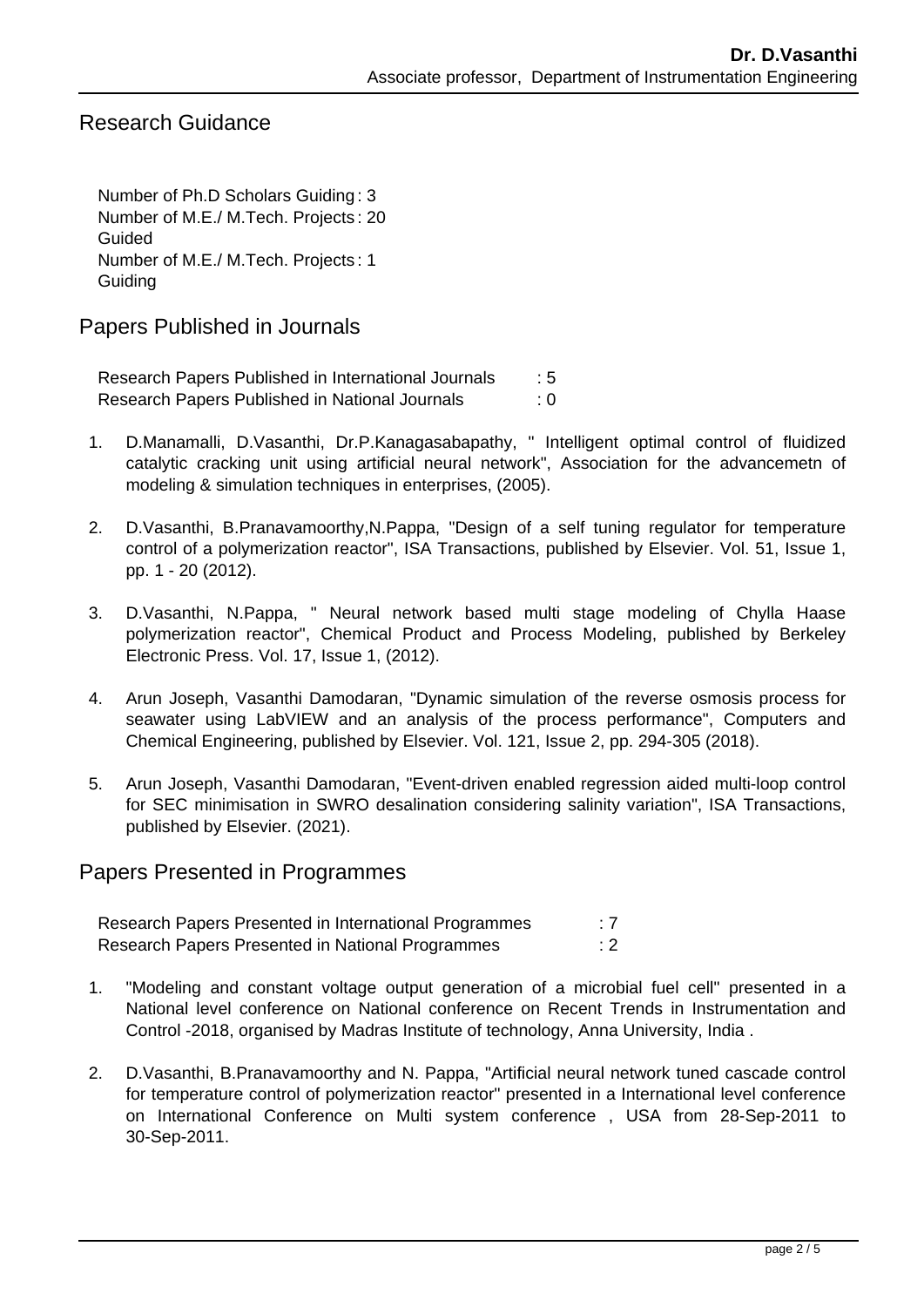- 3. D.Vasanthi, B.Pranavamoorthy,Dr.N.Pappa, "Online estimation and adaptive temperature control of polymerization reactor" presented in a International level conference on International symposium on DYCOPS , IFAC, organised by IIT , India from 18-Sep-2013 to 19-Sep-2013.
- 4. P.Pradeebha, N.Pappa, D.Vasanthi, "Modeling and Control of Coal mill" presented in a International level conference on International symposium on DYCOPS , IFAC, organised by IIT Bombay, India from 18-Dec-2013 to 19-Dec-2013.
- 5. "GA based PID control of Magnetic Levitation System" presented in a National level conference on National conference on Industrial Technology, organised by Bannari Amman Institute of Technology , India from 26-Feb-2014 to 27-Feb-2014.
- 6. Nancy GRace X, Vasanthi Damodaran, Amal Raj, "Design and Implementation of Low Cost Multichannel Data Acquisition Hardware for Computer Aided Measurement" presented in a International level conference on International conference on Trends in Measurement and Automation, organised by Madras Institute of technology, Anna University, India from 06-Jan-2017 to 08-Jan-2019.
- 7. Arun Joseph, Vasanthi Damodaran, "Low Cost Embedded Design for Wireless Remote Monitoring of Measurement Data in LabVIEW" presented in a International level conference on IEEE International Conference on Circuits and Systems in Digital Enterprises Technology , organised by SAINTGITS College of Engineering, Kottayam, Kerala, India from 21-Aug-2018 to 22-Dec-2018.
- 8. "Performance Analysis of PID Control Loops in Desalination Process using LabVIEW" presented in a International level conference on IEEE International Conference on Innovations in Power and Advanced Computing Technologies, organised by School Electrical Engineering, Vellore Institute of Technology, India from 21-Dec-2018 to 22-Dec-2018.
- 9. "Performance Analysis of Two chamber Microbial fuel cell to control the output voltage" presented in a International level conference on International conference on Innovative Trends in Civil Engineering for sustainable Development , organised by NIT, Warangal, India from 13-Sep-2019 to 15-Sep-2019.

## Programme Organized

- 1. Co-ordinator, National level Short Course on "Process Control" from 04-Dec-2006 to 16-Dec-2006.
- 2. Co-ordinator, National level conference on "Recent Trends in Instrumentation and Control" from 18-Mar-2016 to 19-Mar-2016.
- 3. Co-ordinator, National level workshop on "PLC and HMI Programming" from 06-May-2019 to 08-May-2019.

## Programme Attended

 1. Attended a National level Short Course on "Virtual Instrumentation" organized by MIT, India from 24-Nov-2003 to 29-Nov-2003.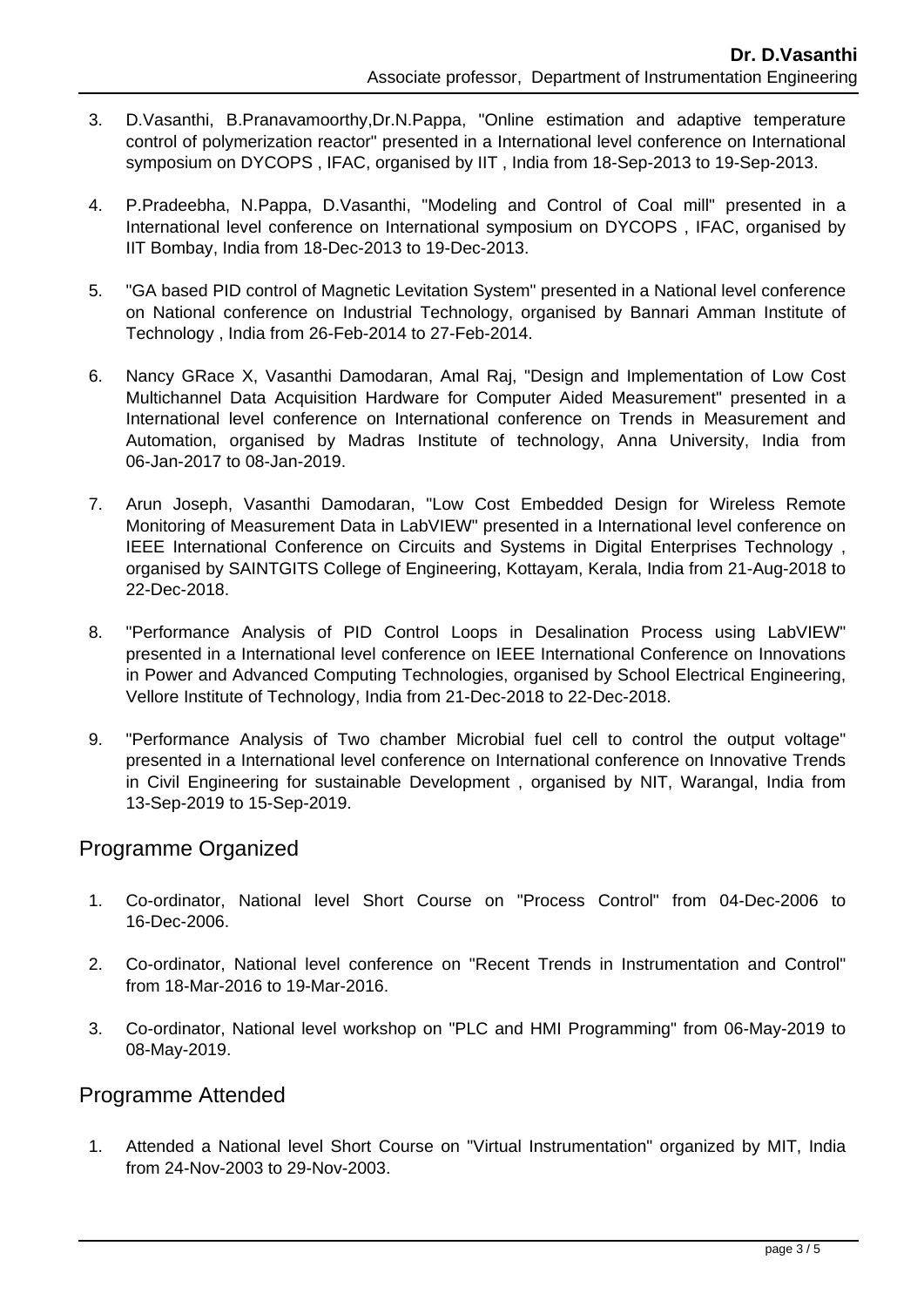- 2. Attended a National level Short Course on "Re-Engineering Teaching Skills" organized by CFD, Anna University, India from 06-Apr-2004 to 07-Apr-2004.
- 3. Attended a National level Short Course on "Principles of Environmental Science and Engineering" organized by MIT, India from 06-Dec-2004 to 10-Dec-2004.
- 4. Attended a National level Short Course on "Trends in Intelligent Measurement and Cotnrol" organized by MIT, India from 22-Dec-2004 to 27-Dec-2004.
- 5. Attended a National level seminar on "Recent Trends in Process Automation" organized by MIT, India from 08-Feb-2005.
- 6. Participated in a National level workshop on "Physical Design & Verification Issues in ASIC" organized by MIT, India from 08-Sep-2005 to 09-Sep-2005.
- 7. Attended a National level Short Course on "Transducer Engineering" organized by MIT, India from 05-Dec-2005 to 10-Dec-2005.
- 8. Attended a National level Short Course on "Control Engineering" organized by MIT, India from 19-Jun-2006 to 24-Jun-2006.
- 9. Participated in a National level workshop on "Virtual Instrumentation" organized by MIT, India from 02-Mar-2007 to 03-Mar-2007.
- 10. Attended a National level Short Course on "Labview Basics I" organized by National Instruments, Bangalore, India from 01-Oct-2007 to 03-Oct-2007.
- 11. Participated in a National level workshop on "Multivariable Control System" organized by NIT Trichy, India from 29-Feb-2008.
- 12. Attended a National level Short Course on "Process Identification and Control" organized by MIT, India from 16-Jun-2008 to 28-Jun-2008.
- 13. Attended a National level Short Course on "Process Control" organized by MIT, India from 01-Dec-2008 to 07-Dec-2008.
- 14. Participated in a International level conference on "Advanced Process Control, Pre-conference tutorial" organized by Madras Intitute of Technology, Anna University, India from 01-Jan-2009.
- 15. Participated in a International level conference on "TIMA 2009" organized by MIT, India from 04-Jan-2009 to 06-Jan-2009.
- 16. Attended a National level Short Course on "Adaptive Control" organized by MIT, India from 03-May-2010 to 09-May-2010.
- 17. Participated in a National level workshop on "Open Modelica" organized by Madras Intitute of Technology, Anna University, India from 28-Apr-2011.
- 18. Participated in a National level workshop on "NPTEL system Identification" organized by IIT Madras, India from 10-Aug-2011 to 13-Aug-2011.